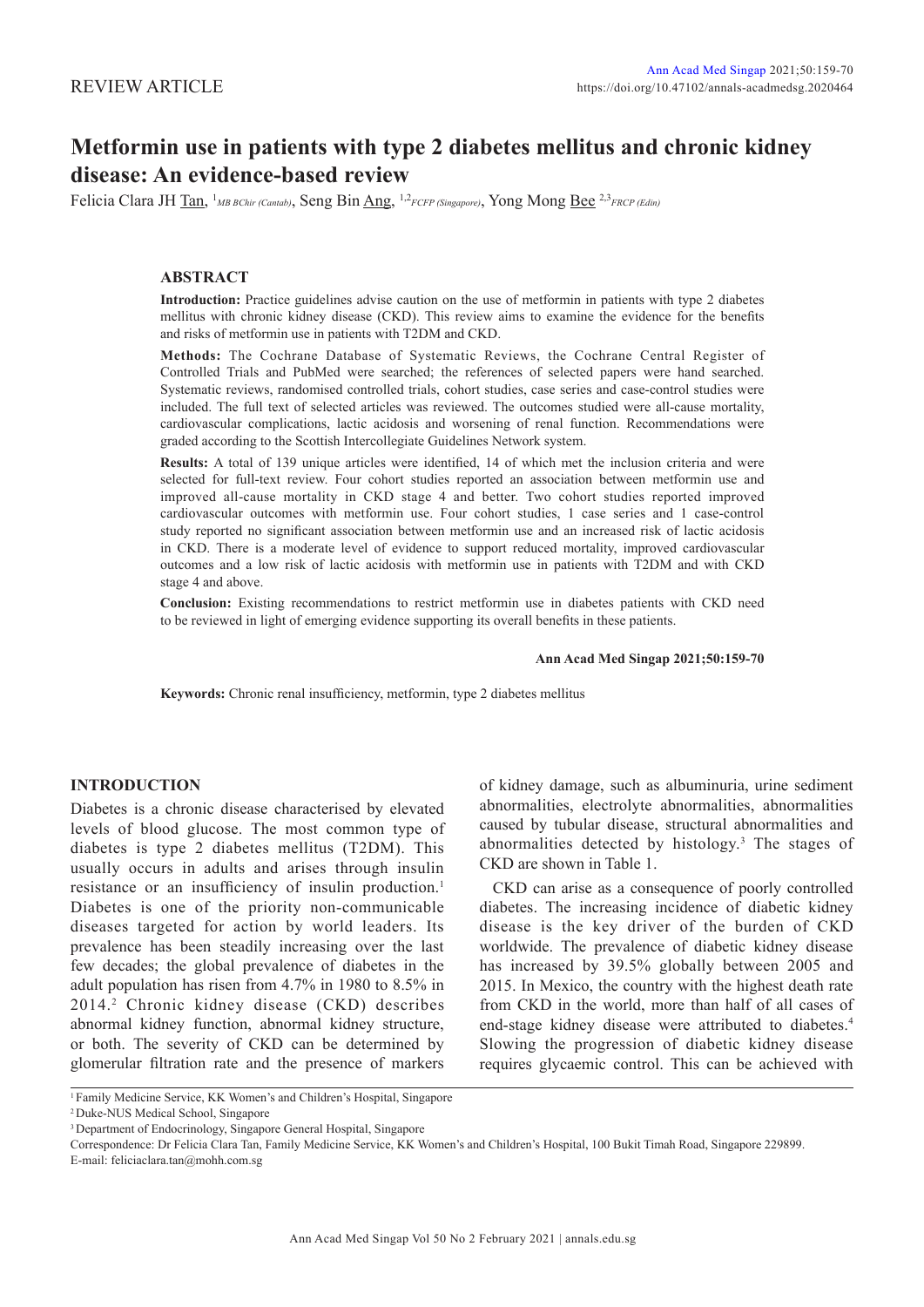## **CLINICAL IMPACT**

#### **What is New**

• Metformin use is associated with reduced mortality and improved cardiovascular outcomes in chronic kidney disease (CKD) even as severe as stage 4 while the risk of lactic acidosis is low.

### **Clinical Implications**

• Metformin, the first-line oral hypoglycaemic agent for type 2 diabetes in almost all guidelines worldwide, has its use restricted in stage 3–5 CKD for fear of lactic acidosis. This review calls for reconsideration in restricting metformin use in type 2 diabetic patients with CKD stage 3 and 4.

| Table 1. Stages of chronic kidney disease |  |  |  |  |
|-------------------------------------------|--|--|--|--|
|-------------------------------------------|--|--|--|--|

| <b>Stage</b>   | <b>Glomerular filtration rate</b>             |
|----------------|-----------------------------------------------|
|                | $\geq$ 90 with other markers of kidney damage |
| $\mathcal{L}$  | 60–89 with other markers of kidney damage     |
| 3a             | $45 - 59$                                     |
| 3 <sub>b</sub> | $30 - 44$                                     |
|                | $15 - 29$                                     |
|                | <15                                           |

3a and 3b Source: National Institute for Health and Care Excellence. Chronic kidney disease in adults: assessment and management. Clinical guideline, 23 July 2014. Available at: https://www.nice.org.uk/ guidance/cg182. Accessed on 24 April 2020.

lifestyle changes and a variety of medications, including oral glucose-lowering medications and insulin. Metformin is the current first-line pharmacological treatment for type 2 diabetes in almost all recommendations worldwide. It is an orally administered drug belonging to the biguanide class of glucose-lowering medication.<sup>5</sup> It decreases liver glucose production and intestinal absorption of glucose and increases insulin sensitivity, thereby decreasing blood glucose levels. It reduces both basal and postprandial blood glucose.<sup>6</sup> Metformin is primarily renally eliminated; owing to genetic polymorphisms (e.g. in the organic cation transporters mediating metformin transmembrane transport), there is considerable variation in the renal clearance of metformin.<sup>7</sup>

Existing guidelines recommend using a reduced dose of metformin or ceasing it in renal impairment because of a lack of evidence for the safety of metformin in renal impairment and the concern of lactic acidosis. The National Institute for Health and Care Excellence (NICE) guidelines recommend that the dose of metformin be reviewed when the estimated glomerular filtration rate (eGFR) drops below  $45 \text{mL/min}/1.73 \text{m}^2$ , and metformin be stopped altogether if the eGFR falls below 30mL/min/1.73m<sup>2</sup>. These recommendations were made in view of a lack of evidence for the safety of metformin in people with eGFR less than 30mL/  $min/1.73m^{2.8}$ 

Similar to the NICE guidelines, Singapore's Ministry of Health clinical practice guidelines for T2DM advise that metformin use be reviewed in those with eGFR less than  $45mL/min/1.73m^2$  (stage 3b) and ceased if the eGFR is less than 30mL/min/1.73m<sup>2</sup> (stage 4). Metformin is usually contraindicated in severe renal impairment as it may be associated with lactic acidosis.<sup>9</sup> However, the evidence for these recommendations is not strong; it was given a grade D, level 4 rating. The American Association of Clinical Endocrinologists and the American College of Endocrinology also recommend a reduction in metformin dose for patients whose eGFR is between  $30$ mL/min/1.73m<sup>2</sup> and  $45$ mL/min/1.73m<sup>2</sup> (stage 3b), and a cessation of metformin in those whose eGFR is below  $30$ mL/min/1.73m<sup>2</sup> (stage 4).<sup>10</sup>

These recommendations for reducing the dose of or ceasing metformin were based on the lack of evidence for its safety in a population with renal impairment. There have been suggestions that the risks of metformin use in renally impaired patients are overstated. By restricting the use of metformin in populations with renal impairment, they might be deprived of the benefits of metformin, $\frac{11}{11}$  and be exposed unnecessarily to the risks of using other glucose-lowering medications. For example, if their dose of metformin is reduced or stopped, they may have to increase their dose of sulfonylureas, which puts them at greater risk of hypoglycaemic events,<sup>12</sup> or increase their dose of insulin, which may increase their weight gain.<sup>13</sup> Metformin use has been suggested to be associated with a host of clinical benefits, including a reduction in mortality, $14$  a reduction in cardiovascular complications<sup>15</sup> and benefits for vascular function.<sup>14</sup> Additionally, metformin has shown potential renoprotective effects against diabetic nephropathy in both in vitro and animal models. Under high glucose conditions, metformin modulates apoptosis and cell signalling of human podocytes. It therefore reduces the loss of podocytes, which is a key process in diabetic nephropathy. In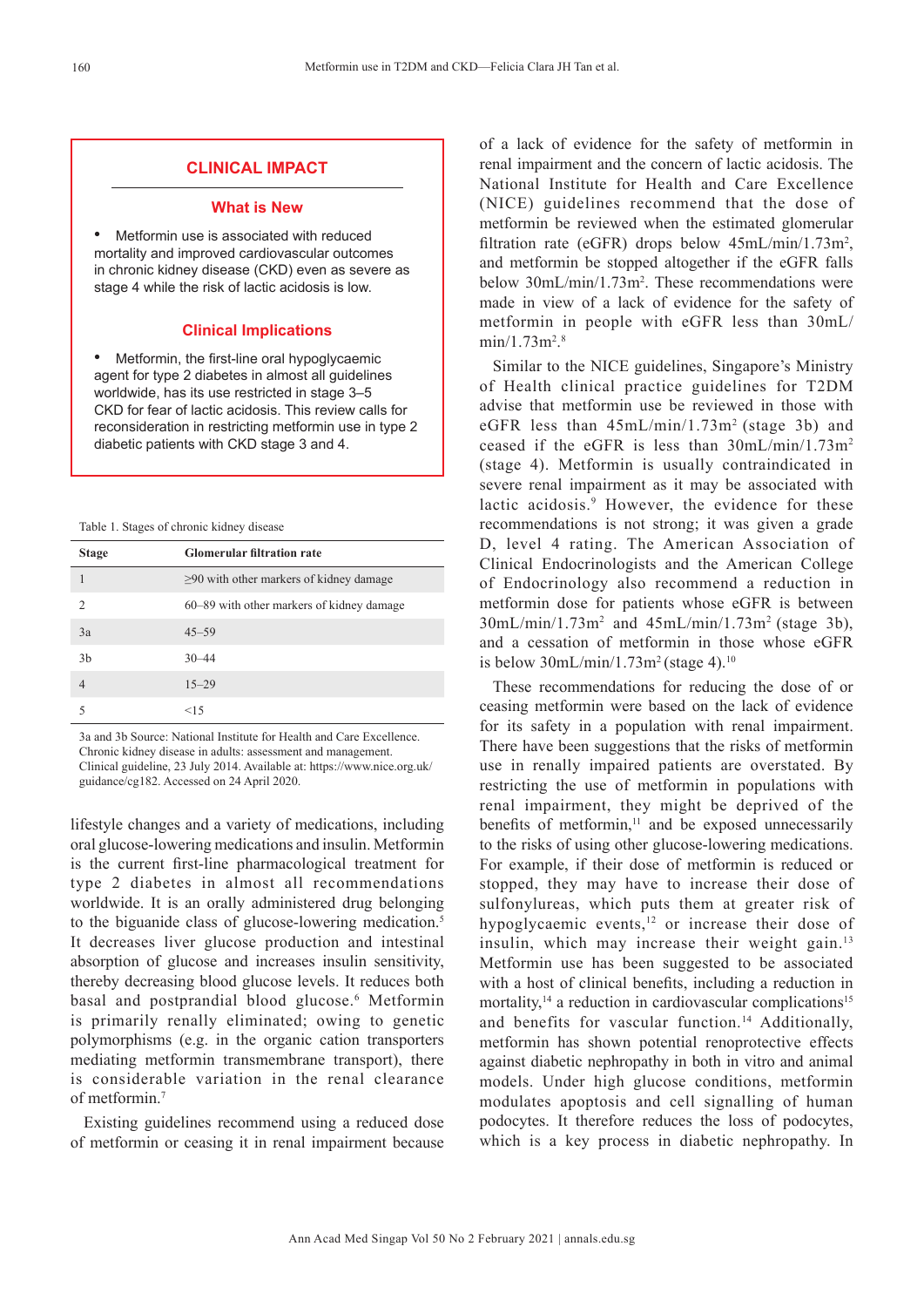animal studies, diabetic rats that were treated with metformin had a significant dose-dependent reduction in urinary albumin and nephrin concentration, glomerular basement membrane thickness and the rate of foot process fusion compared with diabetic rats not given metformin.<sup>16</sup>This review aims to evaluate the quality of the available evidence regarding the benefits of metformin (such as improvement in mortality, reduction in cardiovascular events) and their adverse effects (such as incidence of lactic acidosis, worsening of renal function) in adults with T2DM and CKD.

# **METHODS**

Searches were made of the Cochrane Database of Systematic Reviews (CDSR), the Cochrane Central Register of Controlled Trials (CCRCT) and PubMed on 5 November 2020. The search query employed for CDSR and CCRCT was ("lactic acidosis":ti,ab,kw OR "cardiovascular events":ti,ab,kw OR "mortality":ti,ab,kw) AND (metformin:ti,ab,kw) AND ("chronic kidney disease":ti,ab,kw OR "chronic renal insufficiency":ti,ab,kw) AND (diabetes:ti,ab,kw). For PubMed, the search query was ("lactic acidosis" [tiab] OR "cardiovascular events" [tiab] OR mortality [tiab]) AND (metformin [tiab]) AND ("chronic kidney disease" [tiab] OR "chronic renal insufficiency" [tiab]) AND (diabetes [tiab]).

The databases were searched from inception to 5 November 2020. Search results were limited to articles available in English. In addition, the reference lists of selected articles identified from database searching were hand searched for suitable articles.

To be included in this review, the articles had to meet the following criteria:

- Type of article: a systematic review, randomised controlled trial, cohort study, case-control study or case series.
- Population studied in the article: adult humans with T2DM and CKD taking metformin. Only articles that studied CKD as their main focus were included.
- Outcome studied in the article must be one or more of the following: improvements in mortality, rate of cardiovascular events, incidence of lactic acidosis, or worsening of renal function.
- Full text in English that was readily available.

Database searching yielded 102 records from PubMed and 0 records from CDSR and CCRCT. Hand searching of the reference lists of selected articles identified from database searching yielded 66 records. After duplicates were removed, 139 unique articles were identified. Their

titles and abstracts were screened for inclusion. A total of 14 articles met the inclusion criteria above and were included for final analysis. The process of article selection is shown in Fig. 1. A summary of the articles and their findings is presented in Table 2.

Each article, including systematic reviews, was graded for quality using the Scottish Intercollegiate Guidelines Network (SIGN) tools for critical appraisal (available at https://www.sign.ac.uk/what-we-do/ methodology/checklists/). The quality ratings were considered in order to form an overall grade for the strength of evidence for each outcome. The grading system from SIGN that was used to grade the strength of evidence is presented in Table 3. All articles except the systematic reviews were then included for narrative synthesis. The systematic reviews were excluded from narrative synthesis to avoid certain articles that had been included in this review and in the selected systematic reviews from being included twice.

# **RESULTS**

The grading of evidence for each of the outcomes is summarised in Table 4. A summary of outcomes and CKD stage investigated in each article is provided in Table 5.

# **Quality of evidence**

Of the 14 articles included for analysis, 3 were systematic reviews,  $17-19$  9 were cohort studies<sup>20-28</sup> (8 of which were retrospective cohort studies $20-27$  and 1 was a post hoc analysis of a trial<sup>28</sup>), 1 was a case-control study<sup>29</sup> and 1 was a case series.<sup>30</sup> Three studies<sup>27,28,30</sup> involved participants in specialist centres, while 3 studies<sup> $24-26$ </sup> involved participants from primary care. Six studies analysed data from databases without making distinctions between patients who were seen in primary care and those who were seen in specialist care.<sup>19-23,29</sup>

The quality of the review by Crowley et al.<sup>17</sup> was rated as "minus" (-) because of the lack of a table of baseline characteristics of participants. The reviews by Lu et al.<sup>18</sup> and Hu et al.<sup>19</sup> demonstrated an overall acceptable quality and were rated as "plus" (+). One review by Inzucchi et al.<sup>31</sup> was excluded from analysis after full-text review as its quality was deemed unacceptable. It suffered from serious flaws including the lack of 2 reviewers performing the literature search and data extraction, and the lack of quality assessment of included studies.

The quality of the cohort studies were acceptable with the exception of the cohort studies by Ekström et al.,<sup>23</sup> Hsu et al.<sup>27</sup> and Richy et al.<sup>26</sup> that were marked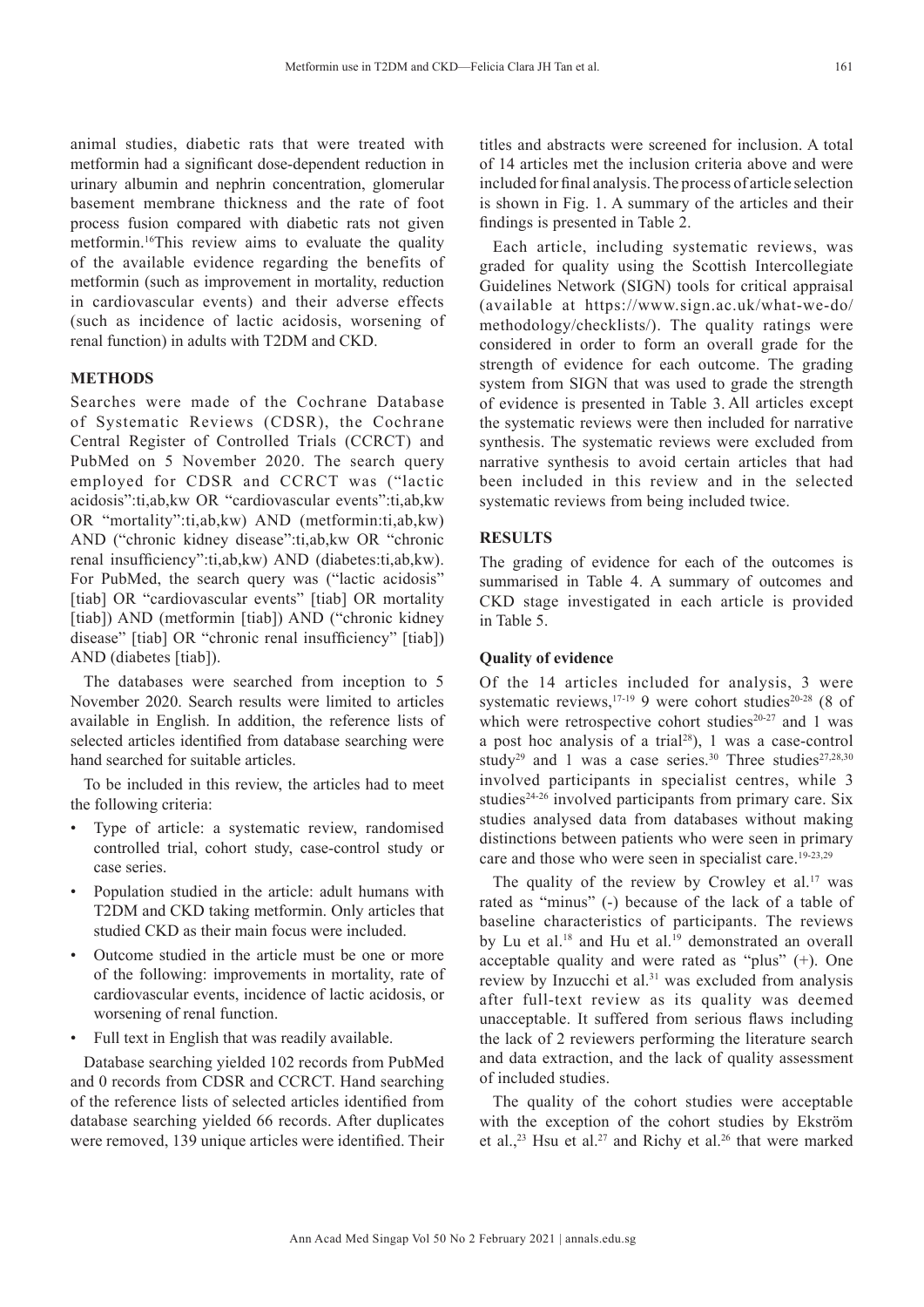

Fig. 1. Flow diagram showing process of article selection.

down for a lack of sensitivity analysis and failure to account for confounding. Common flaws among the cohort studies were the lack of blinding and lack of sensitivity analysis.

The level of evidence for some cohort studies was also limited by virtue of them being retrospective studies. Retrospective cohort studies may be subject to various biases, including information bias $33$  and selection bias.<sup>33</sup> Additionally, cohort studies may also suffer from confounding by indication.<sup>34</sup>

### **All-cause mortality**

Four cohort studies<sup>20,21,23,28</sup> found an association between metformin use and improved all-cause mortality in adults with T2DM and CKD. Whitlock et al.20 reported a lower risk of mortality for T2DM patients with stage 2 renal impairment using metformin than for those using sulfonylureas, while there was no significant improvement in mortality found for T2DM patients with CKD stage 3a and below. Charytan et al.28 reported reduced mortality for patients with CKD stages 2–4 using metformin compared with non-users. Marcum et al. $21$  reported reduced mortality for those with CKD stages 1–3a using metformin compared with those using sulfonylureas. Ekström et al.<sup>23</sup> found a reduced all-risk mortality in patients with CKD stage 3a using metformin compared with those using other oral glucose-lowering medications. In contrast, Hung et al. $22$  reported increased all-cause mortality in T2DM patients with CKD stage 5.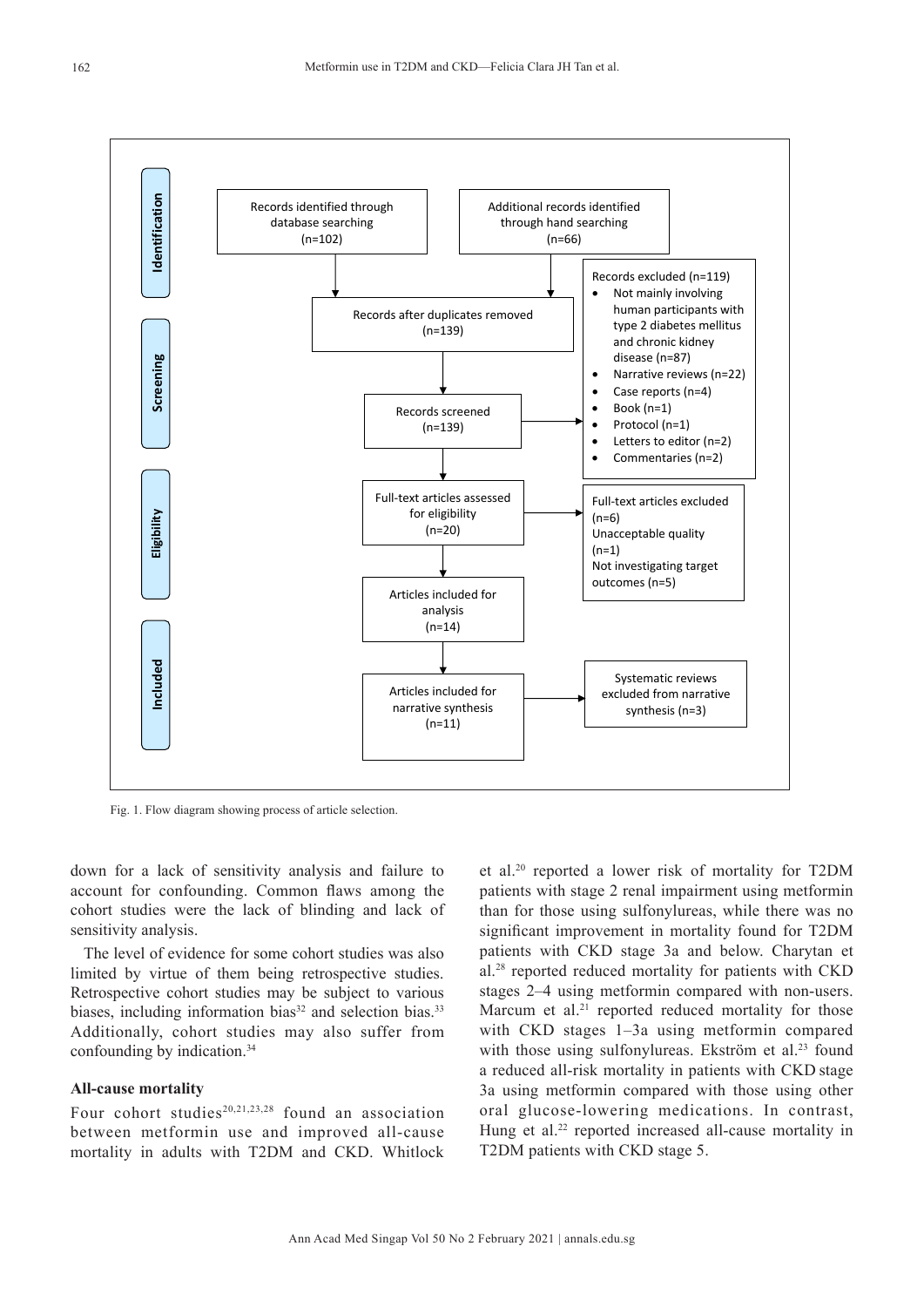| Article                                                                   | Study type/Level<br>of evidence          | Population                                                                                                                                                                     | Comparison                                                            | Outcome                                                                                                                                                                                                                                                                                                                                                                                                                                                                         |
|---------------------------------------------------------------------------|------------------------------------------|--------------------------------------------------------------------------------------------------------------------------------------------------------------------------------|-----------------------------------------------------------------------|---------------------------------------------------------------------------------------------------------------------------------------------------------------------------------------------------------------------------------------------------------------------------------------------------------------------------------------------------------------------------------------------------------------------------------------------------------------------------------|
| Whitlock et<br>al., $^{20}$ 2020                                          | Retrospective<br>cohort study            | 2 diabetes at various stages<br>21,996 adults with type<br>of renal function                                                                                                   | vs sulfonylurea<br>monotherapy<br>Metformin                           | Outcomes: All-cause mortality, cardiovascular events, major<br>hypoglycaemic episodes                                                                                                                                                                                                                                                                                                                                                                                           |
|                                                                           | $\overline{c}$                           |                                                                                                                                                                                | monotherapy                                                           | decrease in cardiovascular events for metformin compared with sulfonylureas<br>60-89mL/min/1.73m <sup>2</sup> (HR 0.42, 95% CI 0.31-0.56; P<0.001). No significant<br>Results: Metformin associated with lower risk of mortality for eGFR<br>in all stages of CKD.                                                                                                                                                                                                              |
| Charytan et<br>al., <sup>28</sup> 2019                                    | Retrospective<br>cohort study            | metformin, 3447 non-users<br>Adults with diabetes and CKD (eGFR 20-60mL/<br>min/1.73m <sup>2</sup> ), 591 using                                                                | non-metformin use<br>Metformin use vs                                 | Outcomes: All-cause mortality, cardiovascular death, cardiovascular events,<br>ESRD, the kidney disease composite (ESRD or death)                                                                                                                                                                                                                                                                                                                                               |
|                                                                           | $\frac{1}{2}$                            | of metformin                                                                                                                                                                   |                                                                       | CI 0.51-0.88) and the kidney disease composite (HR 0.77, 95% CI 0.61-0.98).<br>0.32-0.74), the cardiovascular composite (i.e. hospitalisation for heart failure,<br>myocardial infarction, stroke, myocardial ischaemia or death) (HR 0.67, 95%<br>Associations with ESRD (HR 1.01, 95% C1 0.65-1.55) were not significant.<br>Results: Metformin use associated with reduced risk of all-cause mortality<br>(HR 0.49, 95% CI 0.36-0.69), cardiovascular death (HR 0.49, 95% CI |
| Hsu et al., $^{27}$                                                       | Retrospective                            | 616 patients with T2DM and CKD (eGFR 0-30mL/                                                                                                                                   | Metformin                                                             | Outcome: eGFR slope                                                                                                                                                                                                                                                                                                                                                                                                                                                             |
| 2017                                                                      | cohort study<br>$\sim$                   | metformin and 132 patients discontinued metformin<br>min/1.73m <sup>2</sup> ), of these 484 patients continued<br>for at least 100 days.                                       | interruption for at<br>least 100 days<br>vs metformin<br>continuation | metformin continuation group (0.75±0.76 mL/min/1.73m <sup>2</sup> /year in interruption<br>group vs -1.32±0.24mL/min/1.73m <sup>2</sup> /year in continuation group, $P=0.0007$ ).<br>with T2DM and moderate CKD (unstandardised coefficient $\beta$ , -2.072; 95%<br>Continuation of metformin is a risk factor for CKD progression in patients<br>Results: Slope of eGFR is lower in metformin interruption group than in<br>CI, $-3.268$ to $-0.876$ ).                      |
| Marcum et al., <sup>21</sup><br>2018                                      | Retrospective                            | 175,296 patients with diabetes mellitus                                                                                                                                        | Initiation of                                                         | Outcome: All-cause mortality                                                                                                                                                                                                                                                                                                                                                                                                                                                    |
|                                                                           | cohort study<br>$\overline{c}$           | .73 $m^2$ : 67,541 on metformin,<br>min/1.73m <sup>2</sup> : 14,407 on metformin, 15,635 on<br>27,948 on sulfonylureas; eGFR 45-59mL/<br>eGFR 60-89mL/min/1.<br>sulfonylureas; | sulfonylureas<br>metformin vs<br>initiation of                        | and the 95% CIs excluded a HR of 1 for all eGFR categories except 30-44mL/<br>Results: Unadjusted mortality rates were substantially lower for metformin<br>Metformin use was associated with lower mortality in all eGFR categories,<br>initiators than for sulfonylurea initiators across all categories of eGFR.<br>min/1.73m <sup>2</sup>                                                                                                                                   |
|                                                                           |                                          | eGFR 30-44ml/min/1.73m <sup>2</sup> : 1166 on metformin,<br>9135 on sulfonylureas                                                                                              |                                                                       |                                                                                                                                                                                                                                                                                                                                                                                                                                                                                 |
| $\begin{array}{l} \rm{Sipahi \ et \ al.}, ^{30} \\ \rm{2016} \end{array}$ | Case series                              | filtration rate (ranging between <15mL/min/1.73m <sup>2</sup><br>and reduced glomerular<br>65 patients with T2DM                                                               | At time of metformin<br>discontinuation vs                            | Outcomes: Blood lactate level, blood pH, blood bicarbonate, base excess                                                                                                                                                                                                                                                                                                                                                                                                         |
|                                                                           | 3                                        | in whom metformin<br>treatment was discontinued<br>and $89mL/min/1.73m2$ )                                                                                                     | 14-21 days thereafter                                                 | Results: Significant decrease in median lactate levels (2.20-1.85mmol/L,<br>P=0.002) after discontinuation. No significant difference in blood pH,<br>blood bicarbonate and base excess.                                                                                                                                                                                                                                                                                        |
|                                                                           | Superscript numbers: Refer to REFERENCES |                                                                                                                                                                                |                                                                       | CI: confidence interval; CKD: chronic kidney disease; eGFR: estimated glomerular filtration rate; ESRD: end-stage renal disease; HR: hazard ratio; RR: risk ratio; T2DM: type 2 diabetes mellitus                                                                                                                                                                                                                                                                               |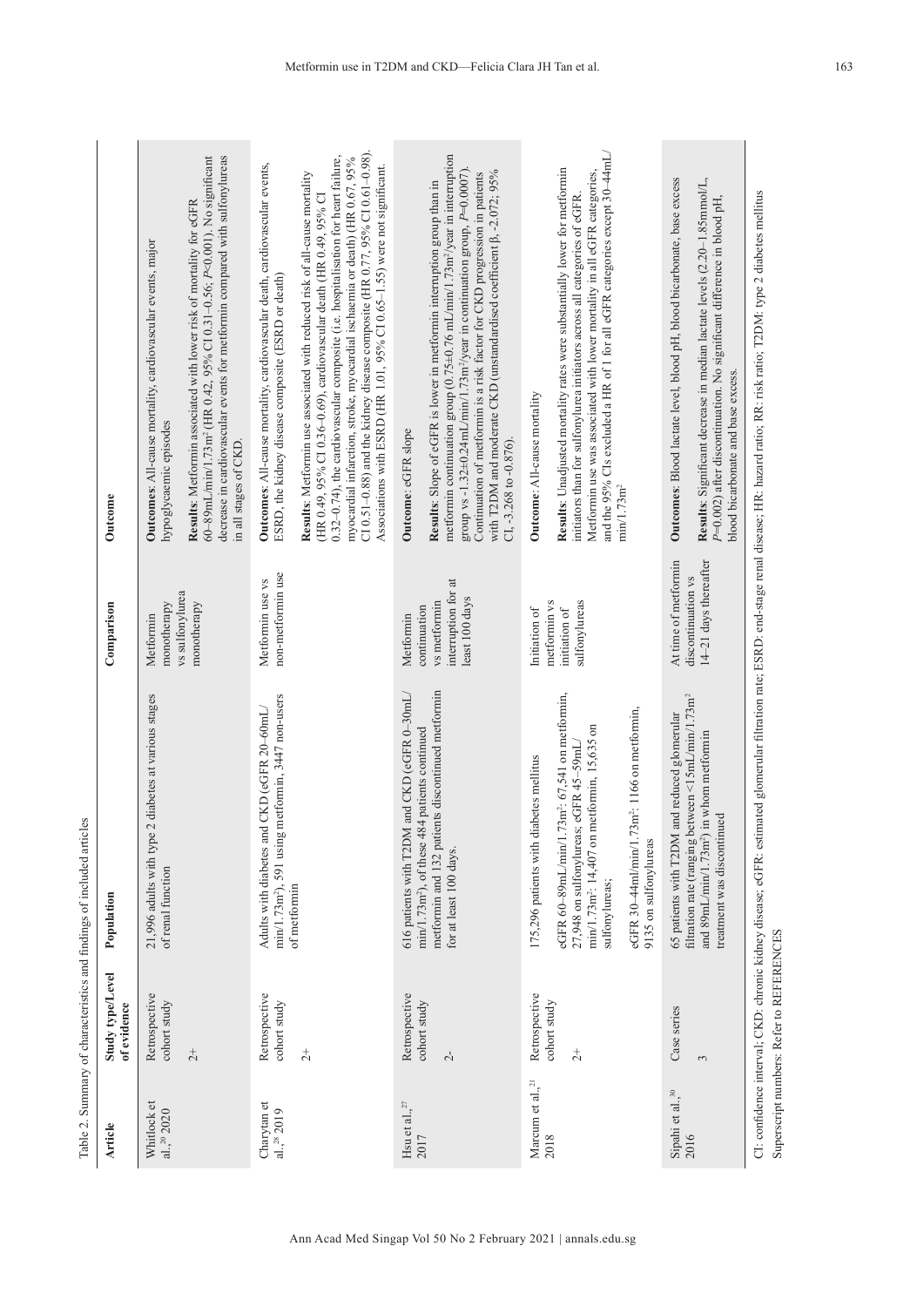| Article                         | Study type/Level<br>of evidence          | Population                                                                                                                                                                                                                                                      | Comparison                                                                     | Outcome                                                                                                                                                                                                                                                                                                                                                                                                                                                                                                                              |
|---------------------------------|------------------------------------------|-----------------------------------------------------------------------------------------------------------------------------------------------------------------------------------------------------------------------------------------------------------------|--------------------------------------------------------------------------------|--------------------------------------------------------------------------------------------------------------------------------------------------------------------------------------------------------------------------------------------------------------------------------------------------------------------------------------------------------------------------------------------------------------------------------------------------------------------------------------------------------------------------------------|
| Hung et al., $^{22}$<br>2015    | Retrospective<br>cohort study            | 1,250 patients with T2DM and CKD (with serum<br>creatinine >530µmol/L)                                                                                                                                                                                          | non-metformin use<br>Metformin use vs                                          | Outcomes: All-cause mortality, admissions for metabolic acidosis, onset of<br>ESRD                                                                                                                                                                                                                                                                                                                                                                                                                                                   |
|                                 | $\overline{c}$                           |                                                                                                                                                                                                                                                                 |                                                                                | metabolic acidosis and metformin use (adjusted HR 1.30, 95% CI 0.88-1.93,<br>(incidence 59.3 vs 82.3 events per 100 patient-years; adjusted HR 0.75, 95%<br>CI 0.67-0.83, P<0.0001). No significant association between admissions for<br>all causes. Metformin users more likely to develop ESRD requiring dialysis<br>Results: Metformin use associated with a 35% increased risk of death from<br>$P=0.19$                                                                                                                        |
| Ekström et al., <sup>23</sup>   | Retrospective                            | 51,675 participants with T2DM, of whom 32,848                                                                                                                                                                                                                   | Metformin use vs                                                               | Outcomes: All-cause mortality, acidosis or serious infection                                                                                                                                                                                                                                                                                                                                                                                                                                                                         |
| 2012                            | cohort study<br>$\sim$                   | groups: eGFR <45mL/min/1.73m <sup>2</sup> , eGFR 45-60mL<br>people of all eGFRs, stratified into the following<br>participants on metformin. Participants included<br>$min/1.73$ m <sup>2</sup> , eGFR >60mL/ $min/1.73$ m <sup>2</sup>                         | agents or insulin<br>use of other oral<br>hypoglycaemic                        | patients with eGFR 45-60mL/min/1.73m <sup>2</sup> . Metformin associated with reduced<br>acidosis or serious infection and all-cause mortality compared with insulin in<br>risk of all-cause mortality compared with other oral hypoglycaemic agents in<br>Results: Metformin associated with reduced risk of cardiovascular disease,<br>patients with eGFR 45-60mL/min/1.73m <sup>2</sup> . No increased risk of acidosis or<br>serious infection even in patients with low renal function (eGFR 30-45mL)<br>min/1.73m <sup>2</sup> |
| Crowley et                      | Systematic review                        | Included 6 observational studies. Sample size                                                                                                                                                                                                                   | Diabetes treatment                                                             | Outcomes: All-cause mortality, major adverse cardiovascular events                                                                                                                                                                                                                                                                                                                                                                                                                                                                   |
| al., $172017$                   | $\overline{\phantom{0}}$                 | involving participants with CKD stages 3a to 4, and<br>2 involving participants with serum creatinine more<br>with T2DM and moderate-severe CKD (5 studies<br>1246 to 11,481 patients<br>of studies ranged from<br>than $1.4mg/dL$ ).                           | regimens containing<br>metformin vs<br>regimens not<br>containing<br>metformin | 0.96; $Q=29.7$ , P<0.001, $I^2=79.8\%$ ). Metformin use was significantly associated<br>with slightly lower readmission for congestive heart failure (n=5859; HR 0.91,<br>taking metformin than for those not taking metformin (HR 0.78, 95% CI 0.63-<br>Results: Relative chance of dying during follow-up 22% lower for patients<br>95% CI 0.84-0.99)                                                                                                                                                                              |
| Eppenga et<br>al., $^{24}$ 2014 | Retrospective<br>cohort study            | metformin. Among metformin users: 586 with eGFR<br>223,968 users of metformin, 34,571 non-users of                                                                                                                                                              | non-metformin use<br>Metformin vs                                              | Outcomes: Development of lactic acidosis or record of plasma lactate<br>$concentration > 5$ mmol/L                                                                                                                                                                                                                                                                                                                                                                                                                                   |
|                                 | $\overline{c}$                           | $<$ 30mL/min/1.73m <sup>2</sup> , 29,743 with eGFR 30-59mL/<br>min/1.73m <sup>2</sup> . Among non-users of metformin: 955<br>with eGFR <30mL/min/1.73m <sup>2</sup> , 7436 with eGFR<br>30-59mL/min/1.73m <sup>2</sup>                                          |                                                                                | concentration in metformin users significantly associated with renal function<br>Results: Compared with non-users, risk of lactic acidosis or elevated lactate<br>eGFR <60 mL/min/1.73m <sup>2</sup> (adjusted HR 6.37, 95% CI 1.48-27.5)                                                                                                                                                                                                                                                                                            |
| Lu et al., <sup>18</sup> 2013   | Systematic review<br>$\frac{+}{-}$       | Included 6 studies: 1 randomised controlled trial, 1<br>meta-analysis, 1 case-control study, 3 prospective<br>cohort studies. Sample sizes ranged from 393 to<br>included participants with CKD stages 3a to 4.<br>56,692. Included studies which specify eGFR, | non-metformin use<br>Metformin vs                                              | Metformin use associated with reduced risks of cardiovascular disease and<br>Results: Low risk of lactic acidosis, including in diabetics with CKD.<br>all-cause mortality in mild-to-moderate renal impairment.<br>Outcome: Development of lactic acidosis                                                                                                                                                                                                                                                                          |
|                                 | Superscript numbers: Refer to REFERENCES |                                                                                                                                                                                                                                                                 |                                                                                | CI: confidence interval; CKD: chronic kidney disease; eGFR: estimated glomerular filtration rate; ESRD: end-stage renal disease; HR: hazard ratio; RR: risk ratio; T2DM: type 2 diabetes mellitus                                                                                                                                                                                                                                                                                                                                    |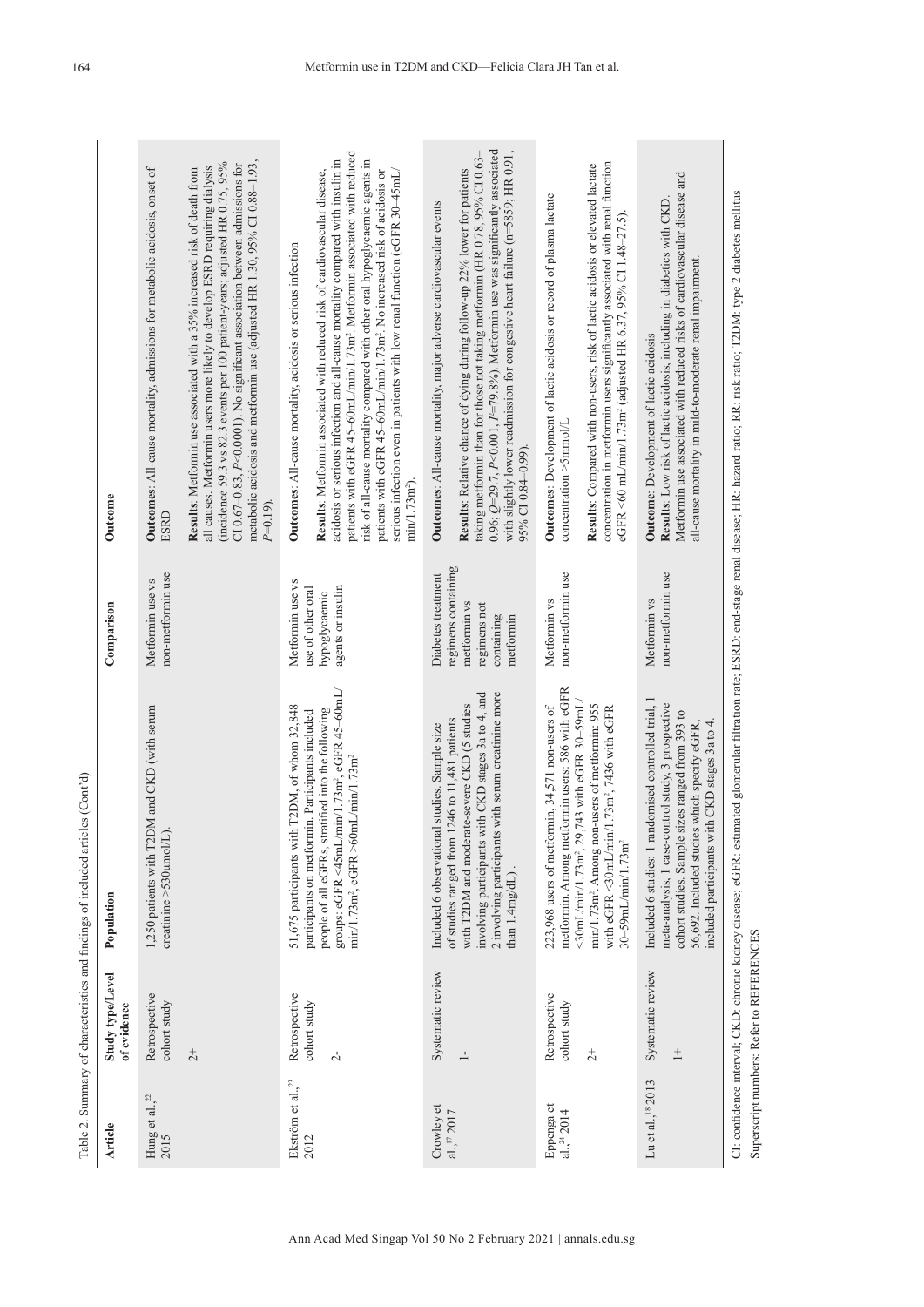| Article                             | Study type/Level<br>of evidence          | Population                                                                                                                                                                                                                                    | Comparison                            | Outcome                                                                                                                                                                                                                                                                                                                                                                                                                                                                                                                                                                                                                                                                                                                                                                                                                                         |
|-------------------------------------|------------------------------------------|-----------------------------------------------------------------------------------------------------------------------------------------------------------------------------------------------------------------------------------------------|---------------------------------------|-------------------------------------------------------------------------------------------------------------------------------------------------------------------------------------------------------------------------------------------------------------------------------------------------------------------------------------------------------------------------------------------------------------------------------------------------------------------------------------------------------------------------------------------------------------------------------------------------------------------------------------------------------------------------------------------------------------------------------------------------------------------------------------------------------------------------------------------------|
| Lazarus et al., <sup>25</sup>       | Cohort study                             | 75,413 community-based patients, of whom 47,876                                                                                                                                                                                               | Metformin use vs                      | Outcome: Hospitalised acidosis events                                                                                                                                                                                                                                                                                                                                                                                                                                                                                                                                                                                                                                                                                                                                                                                                           |
| 2018                                | $\overline{c}$                           | were on metformin and 27,537 not on metformin.<br>14,662 had CKD stage 3, 1765 with stage 4 and<br>above CKD                                                                                                                                  | non-metformin use<br>in CKD           | (adjusted HR 0.83, 95% CI 0.42-1.62). There was an increased risk of acidosis<br>medications in CKD stage 4 and above (eGFR <30mL/min/1.73m <sup>2</sup> ) that was<br>0.75, 95% CI 0.58-0.97), and CKD stage 3b (eGFR 30-44mL/min/1.73m <sup>2</sup> )<br>associated with metformin use compared with use of other hypoglycaemic<br>Results: Risk of acidosis associated with metformin use not increased in<br>patients with CKD stage 3a (eGFR 45-59mL/min/1.73m <sup>2</sup> ) (adjusted HR<br>not statistically significant (adjusted HR 1.46, 95% CI 0.86-2.48).                                                                                                                                                                                                                                                                          |
| Bipi et al., <sup>29</sup><br>2017  | Case-control study                       | 57 patients taking metformin and 54 not taking                                                                                                                                                                                                | Metformin use vs                      | Outcome: Arterial pH, serum bicarbonate and serum lactate                                                                                                                                                                                                                                                                                                                                                                                                                                                                                                                                                                                                                                                                                                                                                                                       |
|                                     | 3                                        | metformin, 61 with CKD stage 3, 36 with stage 4<br>and 14 with stage 5.                                                                                                                                                                       | non-metformin use                     | groups. No significant difference in lactate levels in different stages of CKD in<br>bicarbonate ( $t=0.03$ , $P=0.98$ ) and serum lactate levels ( $t=0.76$ , $P=0.45$ ) in both<br>Results: No significant difference in arterial pH $(t=0.57, P=0.57)$ , serum<br>the metformin group $(P=0.498)$ .                                                                                                                                                                                                                                                                                                                                                                                                                                                                                                                                          |
| Hu et al., $^{19}$<br>2020          | Systematic review                        | 13 studies in total: 9 cohort studies, 3 post hoc                                                                                                                                                                                             | Metformin use vs                      | Outcome: All-cause mortality                                                                                                                                                                                                                                                                                                                                                                                                                                                                                                                                                                                                                                                                                                                                                                                                                    |
|                                     | $\overset{+}{-}$                         | (including eGFR data) of each included study were<br>total 303,540 patients with type 2 diabetes mellitus<br>analyses of RCTs, 1 nested case-control study. In<br>and CKD. Detailed participant characteristics<br>not reported individually. | non-metformin use                     | significant effect of metformin use on cardiovascular events in stage 3 (pooled<br>RR 0.94, 95% CI 0.68-1.30) or CKD stages 4 and 5 (pooled RR 0.90, 95% CI<br>mortality in CKD stages 1-3 (pooled RRs 0.71, 95% CI 0.61-0.84, P<0.001),<br>Metformin-based treatment associated with reduced cardiovascular events<br>but no effect in CKD stages 4 and 5 (pooled RR 0.80, 95% CI 0.49-1.31).<br>in CKD stages 1-3 (pooled RRs 0.76, 95% CI 0.60-0.97, P=0.024). No<br>Results: Metformin-based treatment displayed lower risks of all-cause<br>$0.61 - 1.33$ was found.                                                                                                                                                                                                                                                                       |
| Richy et al., <sup>26</sup><br>2014 | Cohort study                             | metformin. Of these, 6038 had normal kidney<br>77,601 patients with type 2 diabetes taking                                                                                                                                                    | Incidence of lactic<br>acidosis among | Outcome: Lactic acidosis incidence rate                                                                                                                                                                                                                                                                                                                                                                                                                                                                                                                                                                                                                                                                                                                                                                                                         |
|                                     | $\overline{c}$                           | stage 2, 31,278 stage 3, 1449<br>function, 38,836 CKD<br>stages 4 and 5.                                                                                                                                                                      | varying levels of<br>renal function   | (CKD stages 4 and 5). Overall incidence of lactic acidosis in patients receiving<br>rate ratios for patients with CKD stages 4 and 5, CKD stage 3, and CKD stage<br>2 compared with patients with normal renal function were 5.26 (P=0.12), 2.27<br>25.79), and 39 in CKD stages 4 and 5 (95% CI 4.72-140.89). The incidence<br>4.6 in CKD stage 2 (95% Cl 2.00-9.15), 17 in CKD stage 3 (95% Cl 10.89-<br>people with normal (no CKD or CKD stage 1), mildly reduced (CKD stage<br>Results: No significant difference in lactic acidosis incidence rate among<br>compared with 7.6 in the normal renal function group (95% CI $0.9-27.5$ ),<br>2), moderately reduced (CKD stage 3) or severely reduced renal function<br>metformin was 10.37 per 100,000 patient-years (95% CI 7.22-14.42)<br>$(P=0.41)$ and 0.61 ( $P=0.63$ ), respectively. |
|                                     | Superscript numbers: Refer to REFERENCES |                                                                                                                                                                                                                                               |                                       | CI: confidence interval; CKD: chronic kidney disease; eGFR: estimated glomerular filtration rate; ESRD: end-stage renal disease; HR: hazard ratio; RR: risk ratio; T2DM: type 2 diabetes mellitus                                                                                                                                                                                                                                                                                                                                                                                                                                                                                                                                                                                                                                               |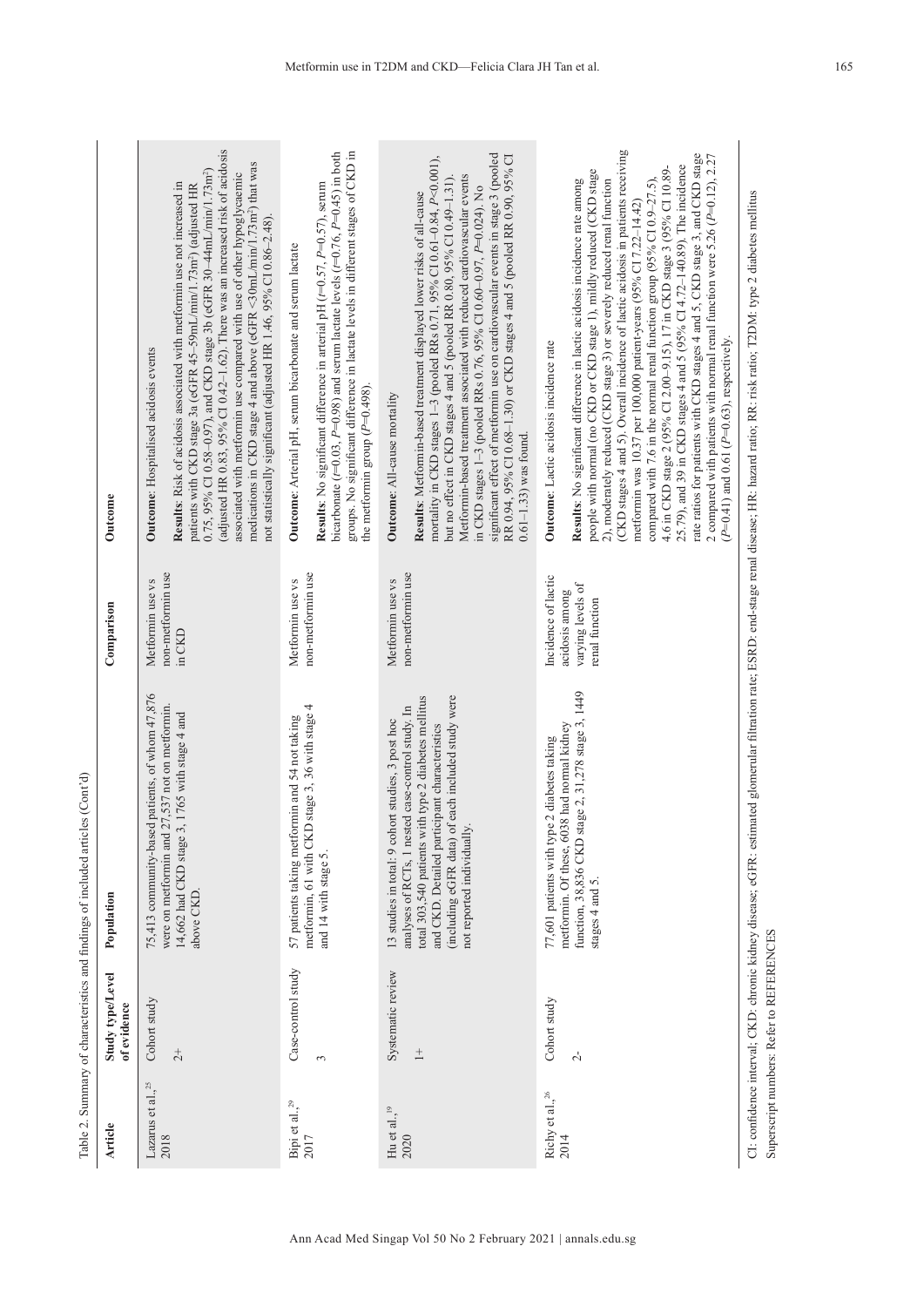Table 3. Summary of the Scottish Intercollegiate Guidelines Network grading system<sup>38</sup>

| Revised grading system for recommendations in evidence-based guidelines |                                                                                                                                                                                                                                                                                                                                                      |  |  |  |
|-------------------------------------------------------------------------|------------------------------------------------------------------------------------------------------------------------------------------------------------------------------------------------------------------------------------------------------------------------------------------------------------------------------------------------------|--|--|--|
| Levels of evidence                                                      |                                                                                                                                                                                                                                                                                                                                                      |  |  |  |
| $1++$                                                                   | High-quality meta-analyses, systematic reviews of RCTs, or RCTs with a very low risk of bias<br>$\bullet$                                                                                                                                                                                                                                            |  |  |  |
| $1+$                                                                    | Well-conducted meta-analyses, systematic reviews of RCTs, or RCTs with a low risk of bias<br>$\bullet$                                                                                                                                                                                                                                               |  |  |  |
| $1-$                                                                    | Meta-analyses, systematic reviews or RCTs, or RCTs with a high risk of bias<br>$\bullet$                                                                                                                                                                                                                                                             |  |  |  |
| $2++$                                                                   | High-quality systematic reviews of case-control or cohort studies, or<br>$\bullet$<br>High-quality case-control or cohort studies with a very low risk of confounding, bias or chance, and a high probability that the<br>$\bullet$<br>relationship is causal                                                                                        |  |  |  |
| $2+$                                                                    | Well-conducted case-control or cohort studies with a low risk of confounding, bias or chance, and a moderate probability that the<br>$\bullet$<br>relationship is causal                                                                                                                                                                             |  |  |  |
| $2 -$                                                                   | Case-control or cohort studies with a high risk of confounding, bias or chance, and a significant risk that the relationship is not causal<br>$\bullet$                                                                                                                                                                                              |  |  |  |
| 3                                                                       | Non-analytic studies (e.g. case reports, case series)<br>$\bullet$                                                                                                                                                                                                                                                                                   |  |  |  |
| $\overline{4}$                                                          | Expert opinion<br>$\bullet$                                                                                                                                                                                                                                                                                                                          |  |  |  |
|                                                                         | Grades of recommendations                                                                                                                                                                                                                                                                                                                            |  |  |  |
| A                                                                       | At least 1 meta-analysis, systematic review or RCT rated as $1++$ and directly applicable to the target population, or<br>$\bullet$<br>A systematic review of RCTs or a body of evidence consisting principally of studies rated as 1+ directly applicable to the target<br>$\bullet$<br>population and demonstrating overall consistency of results |  |  |  |
| B                                                                       | A body of evidence including studies rated as 2++ directly applicable to the target population and demonstrating overall consistency of<br>$\bullet$<br>results, or<br>Extrapolated evidence from studies rated as $1++$ or $1+$<br>$\bullet$                                                                                                        |  |  |  |
| $\mathcal{C}$                                                           | A body of evidence including studies rated as $2+$ directly applicable to the target population and demonstrating overall consistency of<br>$\bullet$<br>results, or<br>Extrapolated evidence from studies rated as 2++<br>٠                                                                                                                         |  |  |  |
| D                                                                       | Evidence level 3 or 4, or<br>$\bullet$<br>Extrapolated evidence from studies rated as 2+<br>$\bullet$                                                                                                                                                                                                                                                |  |  |  |

RCT: randomised controlled trial

Table 4. Summary of grading of evidence supporting each outcome in the use of metformin in chronic kidney disease

| <b>Recommendation</b>                                                       | <b>Evidence grading</b> | <b>References</b>      |
|-----------------------------------------------------------------------------|-------------------------|------------------------|
| Metformin is associated with reduced all-cause mortality                    | $B, 1+$                 | 19, 20, 21, 23, 28,    |
| Metformin is associated with improved cardiovascular outcomes               | $C, 1-$                 | 17, 23, 28             |
| Metformin is not associated with increased risk of lactic acidosis          | $C, 1-$                 | 22, 23, 25, 26, 29, 30 |
| Metformin is not associated with increased risk of worsening renal function | $D.2+$                  | 28                     |
| Metformin is associated with increased risk of worsening renal function     | $C. 2+$                 | 22.27                  |

# **Cardiovascular complications**

Two cohort studies<sup>23,28</sup> found improved cardiovascular outcomes with the use of metformin. Charytan et al.28 reported that metformin use in patients with CKD stages 2–4 was associated with reduced risk of cardiovascular death and cardiovascular complications (i.e. hospitalisation for heart failure, myocardial infarction, stroke, myocardial ischaemia or death). Ekström et al.<sup>23</sup> similarly reported that metformin use was associated with a reduced risk of cardiovascular

diseases in patients with CKD stage 3a. In contrast, Whitlock et al.<sup>20</sup> found that metformin use was not significantly associated with a decrease in cardiovascular events in patients with CKD compared with sulfonylurea use.

# **Lactic acidosis**

One case series,  $30\,5$  cohort studies<sup>22-26</sup> and 1 case-control study<sup>29</sup> investigated the association between metformin use and lactic or metabolic acidosis. Sipahi et al.<sup>30</sup>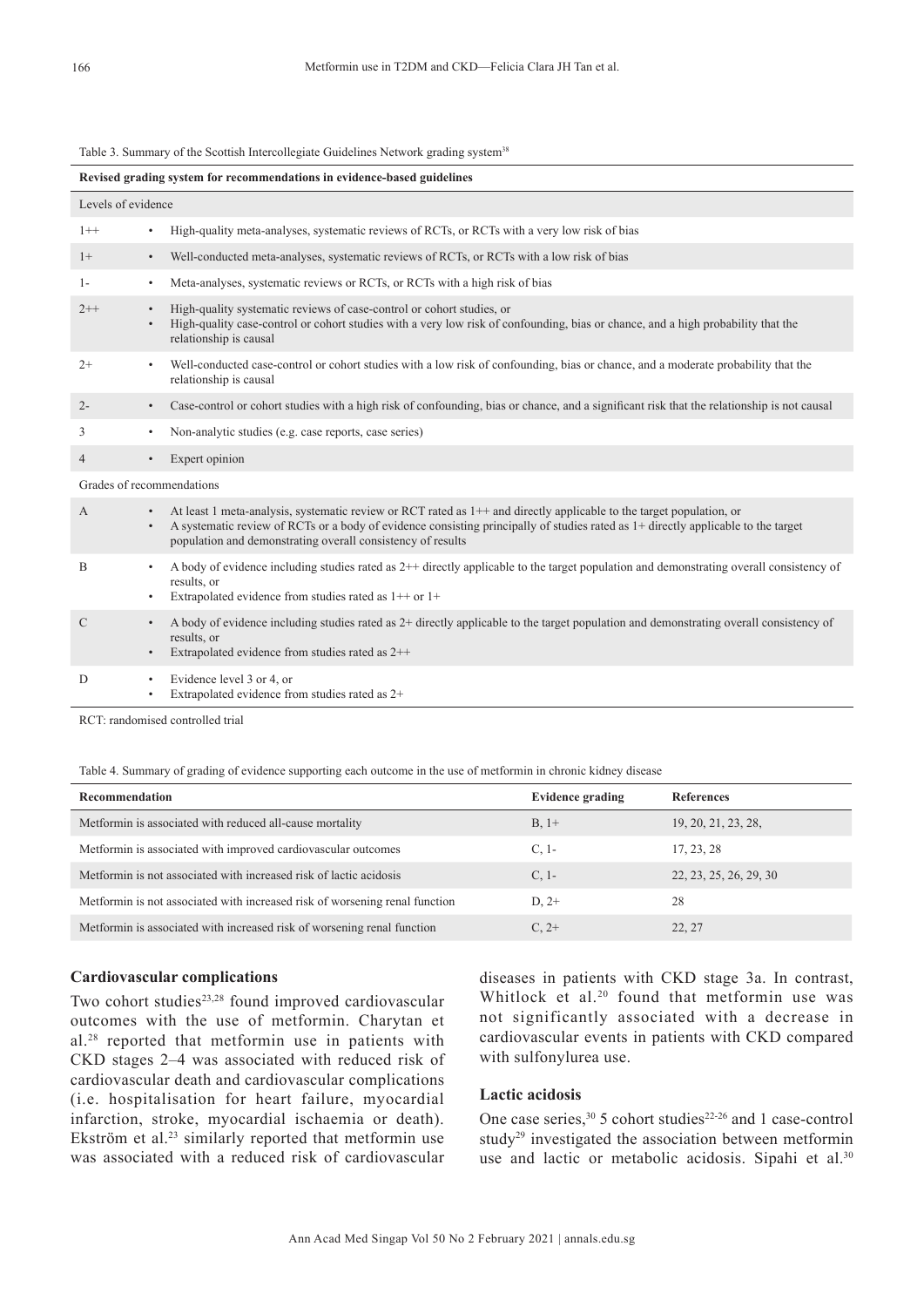Table 5. Summary of outcomes by estimated glomerular filtration rate (eGFR) from each article

| Outcome                                                                     | Articles reporting this outcome (for which eGFR information<br>is available)                                                                |
|-----------------------------------------------------------------------------|---------------------------------------------------------------------------------------------------------------------------------------------|
| Metformin is associated with improved all-cause mortality                   |                                                                                                                                             |
| eGFR 60-89mL/min/1.73m <sup>2</sup>                                         | Whitlock et al., <sup>20</sup> Charytan et al., <sup>28</sup> Marcum et al., <sup>21</sup> Hu et al., <sup>19</sup>                         |
| eGFR 45-59mL/min/1.73m <sup>2</sup>                                         | Charytan et al., <sup>28</sup> Marcum et al., <sup>21</sup> Ekström et al., <sup>23</sup> Hu et al., <sup>19</sup>                          |
| eGFR 30-45mL/min/1.73m <sup>2</sup>                                         | Charytan et al., <sup>28</sup> Marcum et al., <sup>21</sup> Hu et al., <sup>19</sup>                                                        |
| eGFR 15-30mL/min/1.73m <sup>2</sup>                                         | Charytan et al., <sup>28</sup> Marcum et al., <sup>21</sup>                                                                                 |
| Metformin is associated with improved cardiovascular outcomes               |                                                                                                                                             |
| eGFR 60-89mL/min/1.73m <sup>2</sup>                                         | Charytan et al., <sup>28</sup>                                                                                                              |
| eGFR 45-59mL/min/1.73m <sup>2</sup>                                         | Charytan et al., <sup>28</sup>                                                                                                              |
| eGFR 30-45mL/min/1.73m <sup>2</sup>                                         | Charytan et al., <sup>28</sup>                                                                                                              |
| eGFR 15-30mL/min/1.73m <sup>2</sup>                                         | Charytan et al., <sup>28</sup>                                                                                                              |
| Metformin is not associated with increased risk of lactic acidosis          |                                                                                                                                             |
| eGFR 60-89mL/min/1.73m <sup>2</sup>                                         | Lu et al., <sup>18</sup> Richy et al., <sup>26</sup>                                                                                        |
| eGFR 45-59mL/min/1.73m <sup>2</sup>                                         | Ekström et al., <sup>23</sup> Lu et al., <sup>18</sup> Lazarus et al., <sup>25</sup> Bipi et al., <sup>29</sup> Richy et al., <sup>26</sup> |
| eGFR 30-45mL/min/1.73m <sup>2</sup>                                         | Ekström et al., <sup>23</sup> Lazarus et al., <sup>25</sup> Bipi et al., <sup>29</sup> Richy et al., <sup>26</sup>                          |
| eGFR 15-29mL/min/1.73m <sup>2</sup>                                         | Lazarus et al., <sup>25</sup> Bipi et al., <sup>29</sup> Richy et al., <sup>26</sup>                                                        |
| eGFR $\leq$ 15mL/min/1.73m <sup>2</sup>                                     | Lazarus et al., <sup>25</sup> Bipi et al., <sup>29</sup> Richy et al., <sup>26</sup>                                                        |
| Metformin is not associated with increased risk of worsening renal function |                                                                                                                                             |
| eGFR 60-89mL/min/1.73m <sup>2</sup>                                         | Charytan et al., <sup>28</sup>                                                                                                              |
| eGFR 45-59mL/min/1.73m <sup>2</sup>                                         | Charytan et al., <sup>28</sup>                                                                                                              |
| eGFR 30-45mL/min/1.73m <sup>2</sup>                                         | Charytan et al., <sup>28</sup>                                                                                                              |
| eGFR 15-29mL/min/1.73m <sup>2</sup>                                         | Charytan et al., <sup>28</sup>                                                                                                              |
| Metformin is associated with increased risk of worsening renal function     |                                                                                                                                             |
| eGFR 15-30mL/min/1.73m <sup>2</sup>                                         | Hsu et al., <sup>27</sup>                                                                                                                   |
| eGFR $\leq$ 15mL/min/1.73m <sup>2</sup>                                     | Hsu et al., $27$                                                                                                                            |

Superscript numbers: Refer to REFERENCES

investigated 65 T2DM patients with CKD in whom metformin had been recently discontinued, and found a significant decrease in median lactate levels after the discontinuation of metformin but no significant difference in blood pH, bicarbonate levels or base excess. Hung et al.<sup>22</sup> reported no significant difference in the incidence of metabolic acidosis in T2DM patients with CKD stage 5 receiving metformin compared with those not receiving metformin. In a study by Ekström et al., $23$  the authors reported no increased risk of acidosis in T2DM patients with CKD taking metformin compared with those taking other glucoselowering medications. Lazarus et al. $25$  reported no increased risk of acidosis with metformin use in CKD

stage 3a or stage 3b. There was an increased risk of acidosis with metformin use in CKD stage 4 and above, but this was found to be not statistically significant. Bipi et al, $29$  reported no significant difference in arterial pH, serum bicarbonate and serum lactate levels between 57 patients on metformin and 54 patients not on metformin. Richy et al.<sup>26</sup> reported no significant difference in lactic acidosis incidence rate among people receiving metformin who had normal (no CKD or CKD stage 1), mildly reduced (CKD stage 2), moderately reduced (CKD stage 3) or severely reduced renal function (CKD stages 4 and 5).

In contrast, Eppenga et al. $24$  reported an increased risk of developing lactic acidosis or a high plasma lactate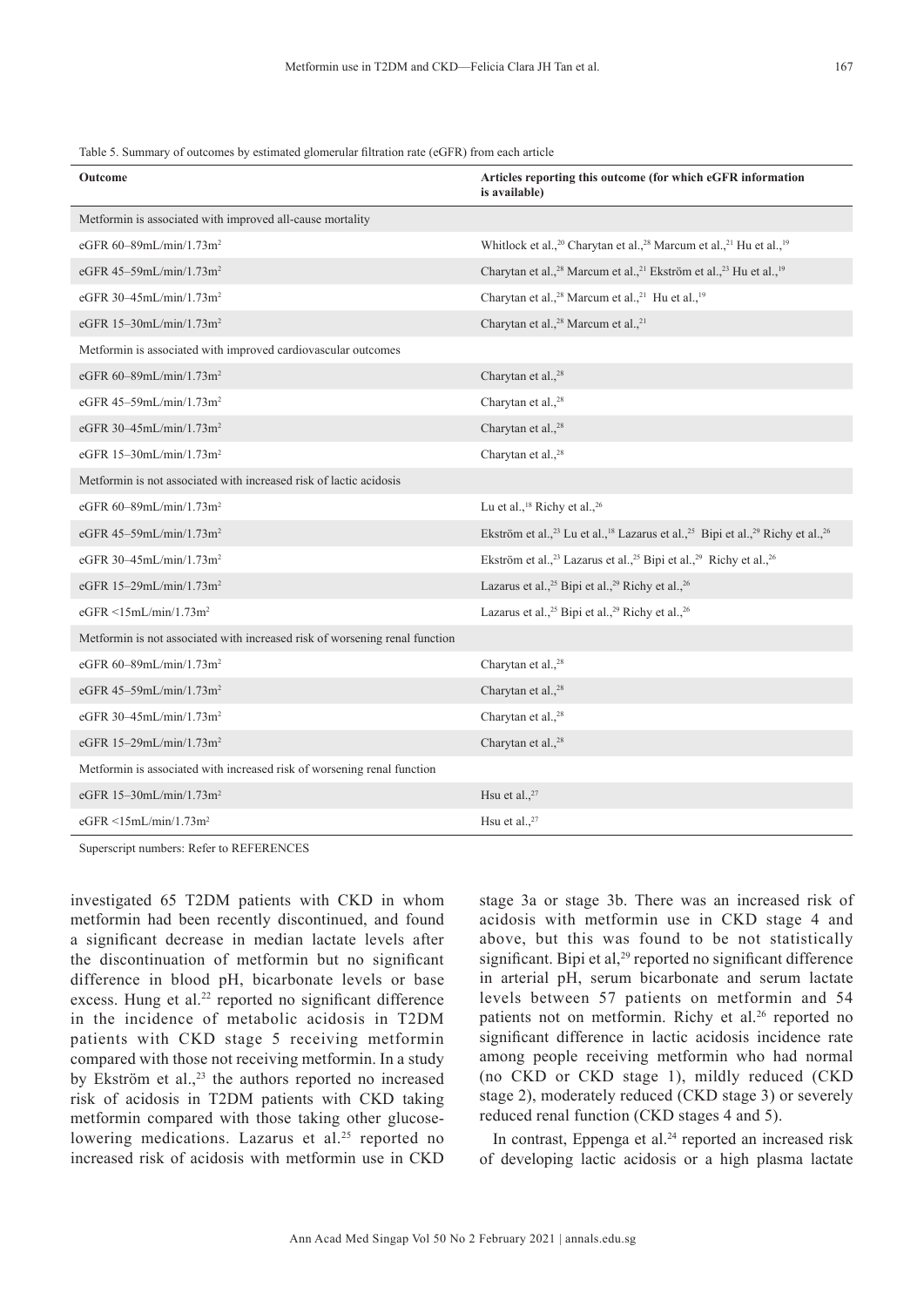level in participants with CKD using metformin compared with those not using metformin. However, they did not distinguish between participants who developed lactic acidosis and participants who were found to have a high plasma lactate level without acidosis. It was not established in this cohort study that metformin use was significantly associated with the development of lactic acidosis.

## **Impact on renal function**

The included studies presented conflicting findings of the impact of metformin use on renal function in T2DM patients with CKD. Two cohort studies<sup>22,28</sup> reported an association between metformin use and worsening renal function. Hsu et al.<sup>27</sup> reported that continuation of metformin is a risk factor for worsening renal function in patients with CKD stages 4 and 5. Similarly, in a retrospective cohort study spanning 10 years, Hung et al.<sup>22</sup> reported that patients with CKD stage 5 using metformin were more likely to develop end-stage renal disease requiring dialysis than those who were not using metformin. In contrast, Charytan et al.<sup>28</sup> reported that metformin use in patients with CKD stages 3a–4 was associated with a lower risk of progression to end-stage renal disease or death from renal causes over a study period of 4 years.

# **DISCUSSION**

The 14 included articles provide a moderate level of evidence to suggest that metformin may be associated with some benefits in T2DM patients with CKD. These benefits include improved all-cause mortality and reduced risk of cardiovascular events. There appears to be a low risk of lactic acidosis associated with metformin use in CKD. Metformin appears to confer these benefits in less severe stages of CKD (stage 4 and above), whereas the risks of increased mortality and progression of CKD are more prominent in CKD stage 5.

One of the key concerns about the safety of metformin use in CKD is the risk of precipitating lactic acidosis through the excessive accumulation of lactate, as happened with a related drug (phenformin) which was taken off the market in 1978.<sup>11</sup> The risk of lactic acidosis in metformin use may be overstated, and thus metformin use in CKD may be safer than previously thought. It has been highlighted that there are a large number of patients with CKD using metformin, yet lactic acidosis is rare.<sup>14</sup> Lactic acidosis is generally associated with acute severe illness that causes excessive production and reduced ability to oxidise lactate (e.g. ischaemia or hypoxia) $\frac{11}{11}$ ; it may be that lactic acidosis is more related to these states of acute illness than to the use of metformin in CKD with no other acute metabolic derangements. Perhaps in weighing the risks and benefits of using metformin in a population with a reduced eGFR, the risk of lactic acidosis ought not to carry so much weight as it does in present guidelines.

A question remains without a clear answer: at what eGFR should we reduce the dose of metformin, and at what dose should we stop it altogether? Current guidelines advise to reduce the dose of metformin when eGFR is below  $45mL/min/1.73m<sup>2</sup>$  and stop metformin when eGFR is below  $30$ mL/min/1.73m<sup>2</sup>. However, as there has been a report of improved mortality and cardiovascular outcomes even in a population with eGFRs as low as  $20mL/min/1.73m^2$ ,<sup>18</sup> perhaps it is worth considering whether this eGFR threshold should be lowered. This lowering can be accompanied by frequent monitoring of eGFR to ensure that metformin is stopped should the eGFR deteriorate below this threshold. Currently, the guidelines of NICE and Kidney Disease: Improving Global Outcomes suggest monitoring renal function 3 to 4 times a year or more in stages 4 and 5 renal impairment.35,36 However, there appears to be a lack of evidence on how often to monitor for CKD progression specifically in patients with CKD stage 4 using metformin.

The use of metformin in severe renal impairment (CKD stage 5) appears to be detrimental, with an increased mortality<sup>22</sup> and increased risk of  $CKD$ progression<sup>22,27</sup> associated with metformin use in CKD stage 5. The benefits of metformin use in CKD appear to be confined to CKD stage 4 and above. This position was echoed in the European Renal Best Practice guidelines in 2015, in which the authors considered the cost-benefit of metformin use in CKD stage 4 and beyond to be positive. However, they also acknowledged a lack of data on the safety of metformin use. Thus, like NICE, the American Association of Clinical Endocrinologists and the American College of Endocrinology, they advocated caution in using metformin in CKD stages 4 and 5. In this guideline, they recommended a dose reduction in metformin in CKD stage 4 and above, but reported that there was insufficient data regarding metformin use in such advanced stages of CKD.<sup>37</sup>

### **Implication for clinical care**

The implication for clinical care is that the use of metformin at lower eGFRs should perhaps be considered,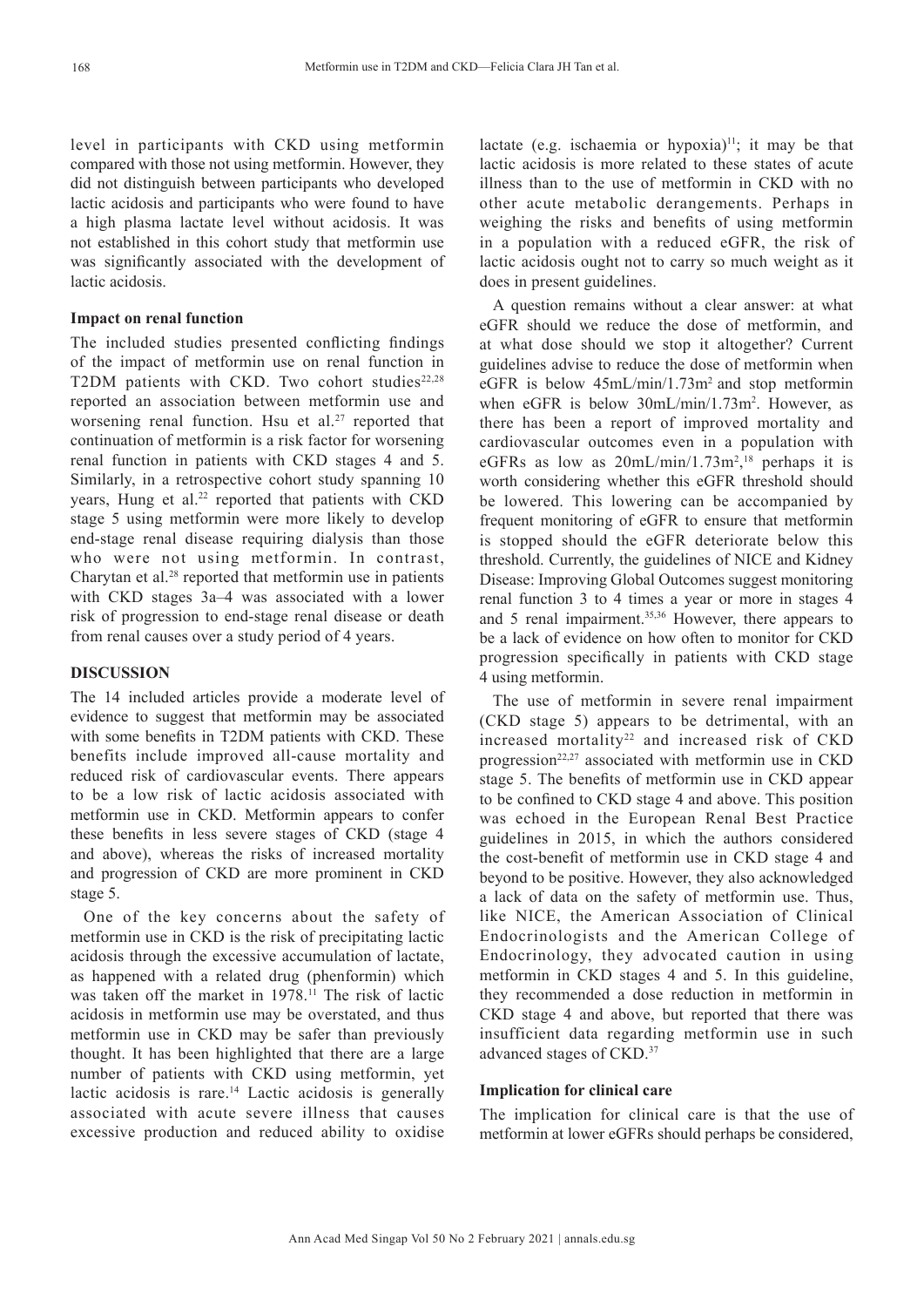as metformin may have benefits for T2DM patients with CKD even with CKD stage 4. If the fears of lactic acidosis have been overestimated, the benefits could outweigh the risks.

# **Strengths of this review**

This review provides an updated re-examination of the evidence for the benefits and risks of metformin use in T2DM patients with CKD, as guidelines have previously highlighted the lack of evidence for the safety of metformin in renal impairment. It includes studies conducted in the last 5 years since the publication of the most recent NICE guidelines on the matter, thus providing an update on the subject. In particular, it presents the latest findings on the effect of metformin use on all-cause mortality and cardiovascular events, as it includes very recent cohort studies and systematic reviews from the last 2 years.

## **Limitations of this review**

Only published studies in English were included, and thus the possibility of publication bias cannot be excluded. Studies that failed to find significant results could have been published in local, non-English language journals, or may not have been published. There was also a dearth of randomised controlled trials investigating the benefits and risks of metformin in CKD.

## **Directions for future research**

This review also highlights unanswered questions to which further research efforts can be devoted. Further research is needed to investigate whether metformin can still be used safely in advanced CKD (i.e. stage 5), and the eGFR threshold below which metformin can be stopped. Randomised controlled trials comparing metformin use with non-use in participants with advanced CKD may provide more information about whether the risk of adverse effects is increased with metformin use in very low eGFRs, or whether metformin use confers any benefits. To further discern the eGFR threshold for safe metformin use, cohort studies comparing the rate of adverse events in groups of participants with different stages of advanced CKD (e.g. adverse events in participants with CKD stage 4 on metformin versus those with CKD stage 5 on metformin) could be carried out.

# **CONCLUSION**

This evidence-based review demonstrates that there is a moderate level of evidence to support the benefits of

metformin use on reducing mortality and cardiovascular outcomes in T2DM patients with CKD stage 4 and above. There may not be a significant association between metformin use in renal impairment and lactic acidosis, as previously feared. Metformin use in CKD stage 5 may be associated with worse outcomes in mortality and CKD progression.

The results of this evidence-based review suggest that the previous recommendation to reduce the dosage of metformin in eGFRs of less than 45mL/  $min/1.73m<sup>2</sup>$  (corresponding to stage 3a) may need to be reconsidered. There is a possibility that, in limiting the use of metformin in T2DM patients with stage 3 or 4 CKD, they are deprived of the benefits of metformin use.

#### *Acknowledgement*

*The authors thank colleagues at the Family Medicine Service, KK Women's and Children's Hospital, for their helpful advice during the writing of this review.*

#### **REFERENCES**

- 1. World Health Organization. Diabetes. Available at: https://www.who. int/health-topics/diabetes#tab=tab\_1. Accessed on 18 April 2020.
- 2. World Health Organization. Global Report on Diabetes, 21 April 2016. Available at: https://www.who.int/publications/i/ item/9789241565257. Accessed on 18 April 2020.
- 3. National Institute for Health and Care Excellence. Chronic kidney disease in adults: Assessment and management, 23 July 2014. Available at: https://www.nice.org.uk/guidance/cg182. Accessed on 24 April 2020.
- 4. Neuen BL, Chadban SJ, Demaio AR, et al. Chronic kidney disease and the global NCDs agenda. BMJ Glob Health 2017;2:e000380.
- 5. Song R. Mechanism of metformin: A tale of two sites. Diabetes Care 2016;39:187-9.
- 6. Corcoran C, Jacobs TF. Metformin. In: StatPearls. Treasure Island (FL): StatPearls Publishing; 2020.
- 7. Yoon H, Cho HY, Yoo HD, et al. Influences of organic cation transporter polymorphisms on the population pharmacokinetics of metformin in healthy subjects. AAPS J 2013;15:571-80.
- 8. National Institute for Health and Care Excellence. Type 2 diabetes in adults: Management, December 2015. Available at: https://www. nice.org.uk/guidance/ng28/evidence/full-guideline-pdf-78671532569. Accessed on 18 April 2020.
- 9. Goh SY, Ang SB, Bee YM, et al. Ministry of Health clinical practice guidelines: Diabetes mellitus. Singapore Med J 2014;55:334-47.
- 10. Garber AJ, Handelsman Y, Grunberger G, et al. Consensus statement by the American Association of Clinical Endocrinologists and American College of Endocrinology on the comprehensive type 2 diabetes management algorithm – 2020 executive summary. Endocr Pract 2020;26:107-39.